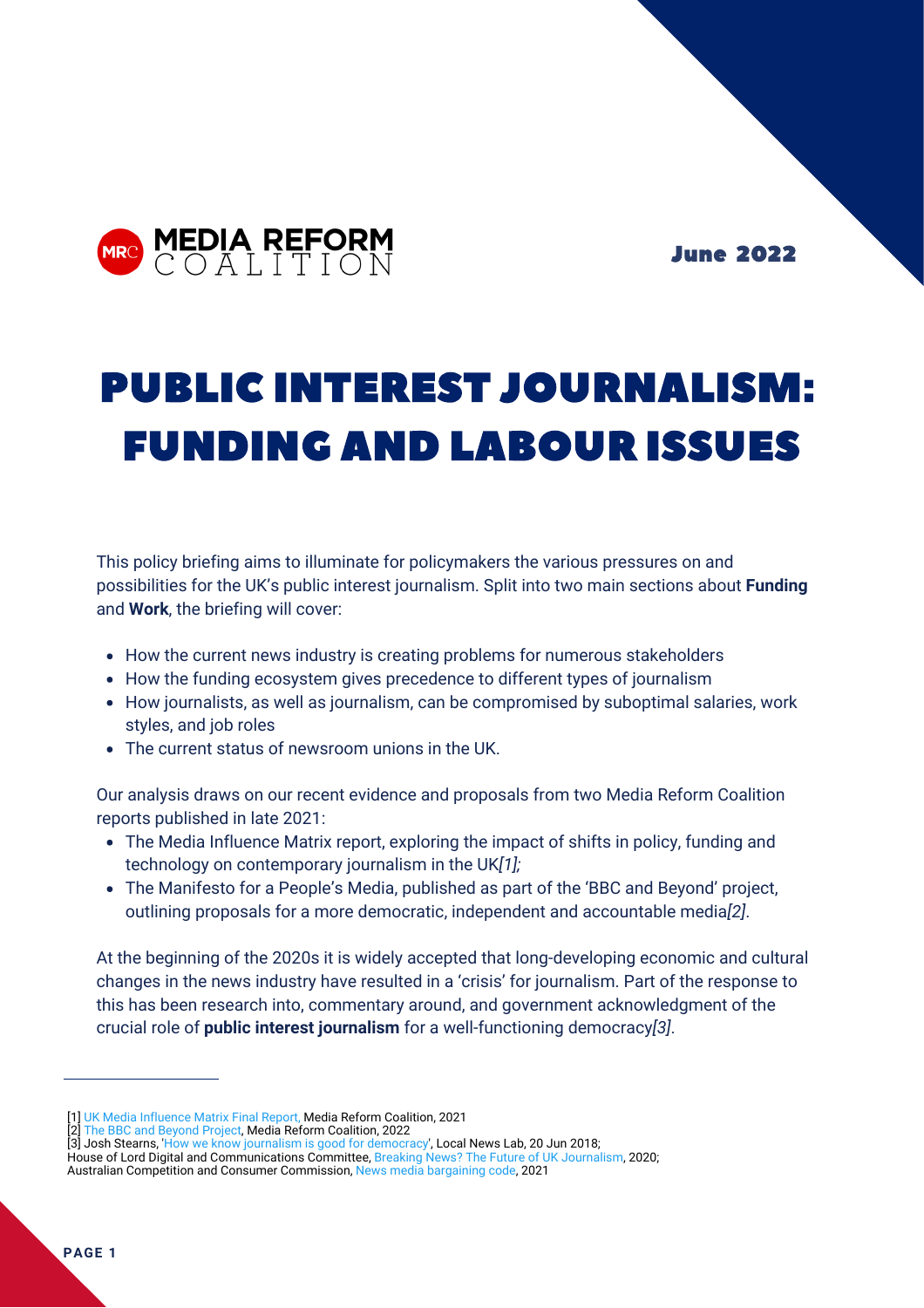The narrative of 'journalism in crisis' is most often posited as a result of falling circulation and advertising revenue due to the rise of 'free' online news[*4]*. Behind this catch-all narrative, however, is a political economy with a history as long as the industry has existed.

The UK's 21st-century journalism crisis ultimately comprises a set of interlocking strands: public, political, and for news industry workers, personal. 'The media' at large have weathered a sharp drop in public trust and safety*[5]* as well as a continuous decline in sustainability, and stability. As a result, it's difficult to consider journalistic values as safe or sacred – a claim at odds with the widespread uptick in recognition of journalism's relationship to a functioning democracy.

# Funding

The opening summary of the House of Lords' 2020 Future of Journalism report describes the UK as having "a developed media infrastructure and good levels of funding"*[6]*; yet throughout the report, actors from all levels of the industry, from top national editors to part-time freelancers, give evidence about the ongoing struggles they face within its changing economic fabric.

As Nic Newman of the Reuters Institute told the Lords' inquiry:

*Newsrooms used to have writers and subs and editors—now you have writers, videographers, podcast producers, data visualization experts, audience engagement teams, Snapchat and Tik Tok producers…[7]*

In the same year, Dr. Errol Salamon of the University of Huddersfield cited several scholars' findings on "the 'precarious' nature of media employment conditions". He describes the three key markers of that precarity as*[8]*:

- 1. A decrease in the total number of jobs in the sector
- 2. A relative increase in "atypical" or non-permanent/non-full time work e.g. freelancing, 'permalancing'
- 3. Relatively low income
- He adds that "[t]hese markers of precarity are interrelated".

So if scores of new jobs are emerging, and funding is "good", what is driving precarity?

Charlotte Tobitt, '[UK local newspaper closures: At least 265 titles gone since 2005, but pace of decline has slowed](https://pressgazette.co.uk/uk-local-newspaper-closures-at-least-265-local-newspaper-titles-gone-since-2005-but-pace-of-decline-has-slowed/)', Press Gazette, 20 Aug 2020; Catherine Evans, '[Coronavirus: Newspapers "struggling to survive" pandemic'](https://www.bbc.co.uk/news/uk-wales-52771503), BBC News, 25 May 2020

[7] [Breaking News? The Future of UK Journalism,](https://committees.parliament.uk/publications/3707/documents/36111/default/) p12

<sup>[4]</sup> Joel Mathis, '[The sad decline of journalism'](https://theweek.com/articles/857795/sad-decline-journalism), The Week, 8 Aug 2019;

Michael Bartel, '[Despite subscription surges for largest US newspapers, circulation and revenue fall for industry overall](https://www.pewresearch.org/fact-tank/2017/06/01/circulation-and-revenue-fall-for-newspaper-industry/)', Pew Research Center, 1 Jun 2017;

<sup>[5]</sup> Mark Coddington and Seth Lewis, ['Journalism faces a crisis in trust. Journalists fall into two very different camps for how to fix it'](https://www.niemanlab.org/2020/10/journalism-faces-a-crisis-in-trust-journalists-fall-into-two-very-different-camps-for-how-to-fix-it/), NiemanLab, 8 Oct 2020; Christian van Nieuwerburgh, ['Five ways to manage your doomscrolling habit',](https://theconversation.com/five-ways-to-manage-your-doomscrolling-habit-183265) The Conversation, 18 May 2022. [6] [Breaking News? The Future of UK Journalism,](https://committees.parliament.uk/publications/3707/documents/36111/default/) p3

<sup>[8]</sup> Errol Salamon, ['Digitizing freelance media labor: A class of workers negotiates entrepreneurialism and activism',](https://journals.sagepub.com/doi/pdf/10.1177/1461444819861958) New Media & Society 22(1), 2020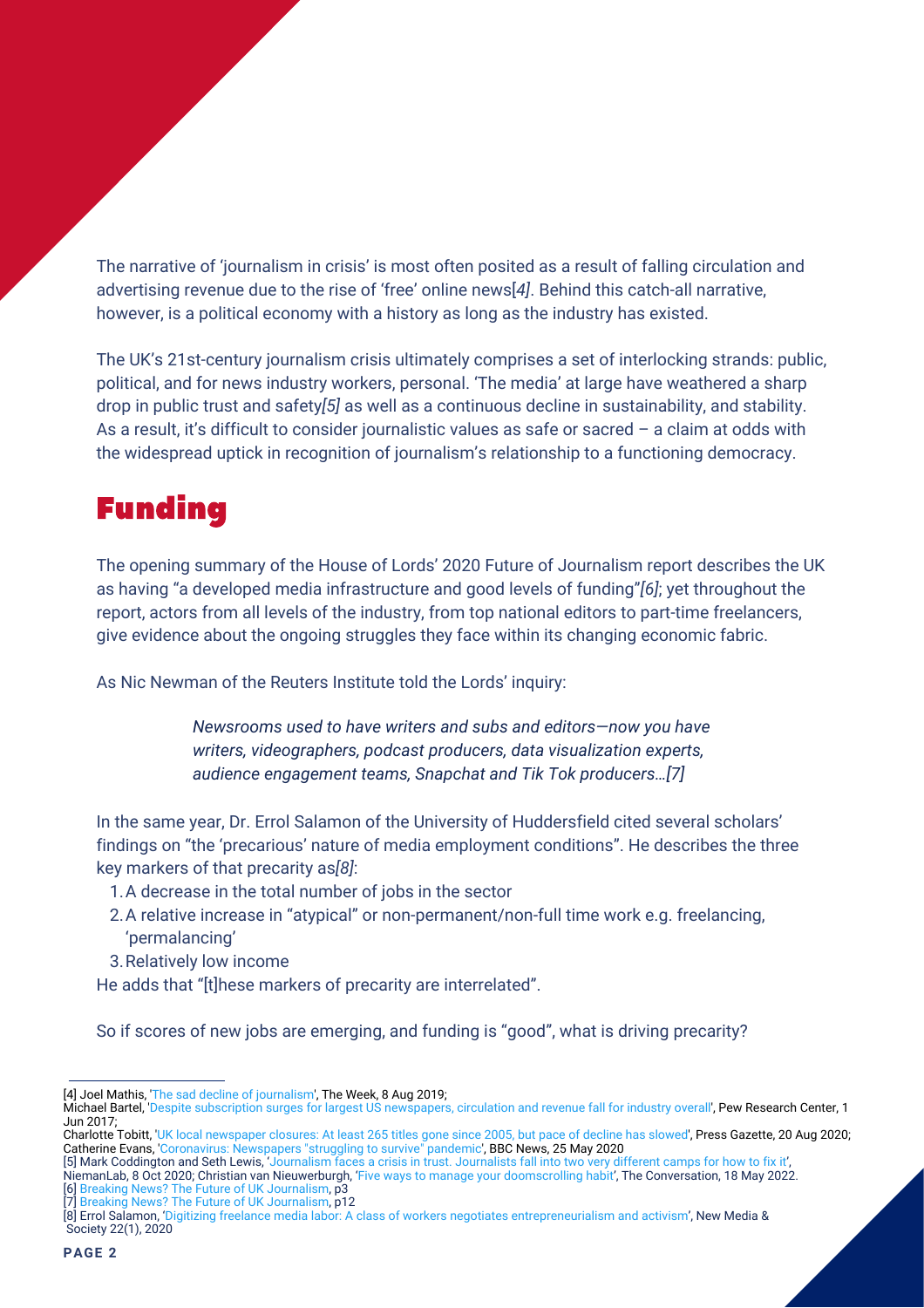### Public Interest Journalism

"While the terms 'media', 'news' or 'journalism' are often used interchangeably to refer to a wide range of institutions and practices*[9]*, this briefing focuses on funding and workplace issues across the UK's **print, broadcast, and online news media, and their impact on the quality of public interest journalism**. Given we published a policy briefing on the BBC Licence Fee Settlement*[10]* earlier this year, this briefing concerns itself primarily with issues of commercially funded journalism; not only relevant in its own right for its thousands of workers but also as it exists in tension with the taxpayer-funded BBC for whom it, at times, sets the news agenda*[11]*.

Public interest journalism (PIJ) is news produced in the public interest, crucial for an informed citizenry; it is sometimes, but not necessarily, of interest to the public at large, and therefore unattractive in purely commercial terms. It is factual and largely sober in tone; it can come in the form of an opinion column or op-ed, though is primarily imagined as (and in reality most likely to be) reportage and investigative work.

PIJ is produced by local, national and international news outlets alike, each of which has labour and funding crises at different scales.

#### The New Owners of Local News

Local and regional news is a conduit for democracy, justice, and social cohesion throughout a country. Where national and international outlets are indeed facing difficulty, our research showed that local outlets in the UK are in "a state of total collapse, without a business model capable of funding much more than low-quality 'clickbait'."*[12]* In 2019, one of the most powerful editors in the world of journalism, executive editor of the *New York Times* Dean Baquet, said the greatest crisis in American journalism was the "death" of local news:

> *I don't know what the answer is. Their economic model is gone. I think most local newspapers in America are going to die in the next five years, except for the ones that have been bought by a local billionaire.*[*13*]

The vast majority of local outlets that have survived the last few decades have been bought by conglomerates and/or billionaires; this hoovering up of local outlets by the powerful began before the advertising model collapse. As our UK Media Influence Matrix report demonstrates:

<sup>[9</sup>[\]](https://hansard.parliament.uk/commons/2022-01-17/debates/7E590668-43C9-43D8-9C49-9D29B8530977/BBCFunding) [U.S. Diplomacy and Yellow Journalism, 1895–1898,](https://history.state.gov/milestones/1866-1898/yellow-journalism) U.S. Dept. of State[; BBC News](https://hansard.parliament.uk/commons/2022-01-17/debates/7E590668-43C9-43D8-9C49-9D29B8530977/BBCFunding) '[How much power does tech 'big four' have?](https://www.bbc.co.uk/news/av/world-us-canada-53575974)' [29](https://hansard.parliament.uk/commons/2022-01-17/debates/7E590668-43C9-43D8-9C49-9D29B8530977/BBCFunding) Jul 2020 [10[\]](https://hansard.parliament.uk/commons/2022-01-17/debates/7E590668-43C9-43D8-9C49-9D29B8530977/BBCFunding) [BBC License Fee Settlement Briefing](https://www.mediareform.org.uk/blog/new-briefing-on-the-licence-fee-settlement)[, Media Reform Coalition, 2022](https://hansard.parliament.uk/commons/2022-01-17/debates/7E590668-43C9-43D8-9C49-9D29B8530977/BBCFunding)

<sup>[11]</sup> Rasmus Kleis Nielsen, Anne Schulz, Richard Fletcher, '[The BBC is under scrutiny. Here's what research tells about its role in the UK](https://reutersinstitute.politics.ox.ac.uk/news/bbc-under-scrutiny-heres-what-research-tells-about-its-role-uk)', Reuters Institute for the Study of Journalism, 28 Feb 2020; Nicola Cutcher, '[The BBC must not allow the press to dictate its agenda](https://www.opendemocracy.net/en/ourbeeb/bbc-must-not-allow-press-to-dictate-its-agenda/)', openDemocracy, 15 Jun 2015

<sup>[12]</sup> [UK Media Influence Matrix Final Report](https://www.mediareform.org.uk/blog/uk-media-influence-matrix-final-report), p3 of Executive Summary

<sup>[13]</sup> Cale Guthrie Weissman, ['NYT's Dean Baquet: Most local newspapers will die in 5 years',](https://www.fastcompany.com/90353613/nyts-dean-baquet-most-local-newspapers-will-die-in-5-years) Fast Company, 21 May 2019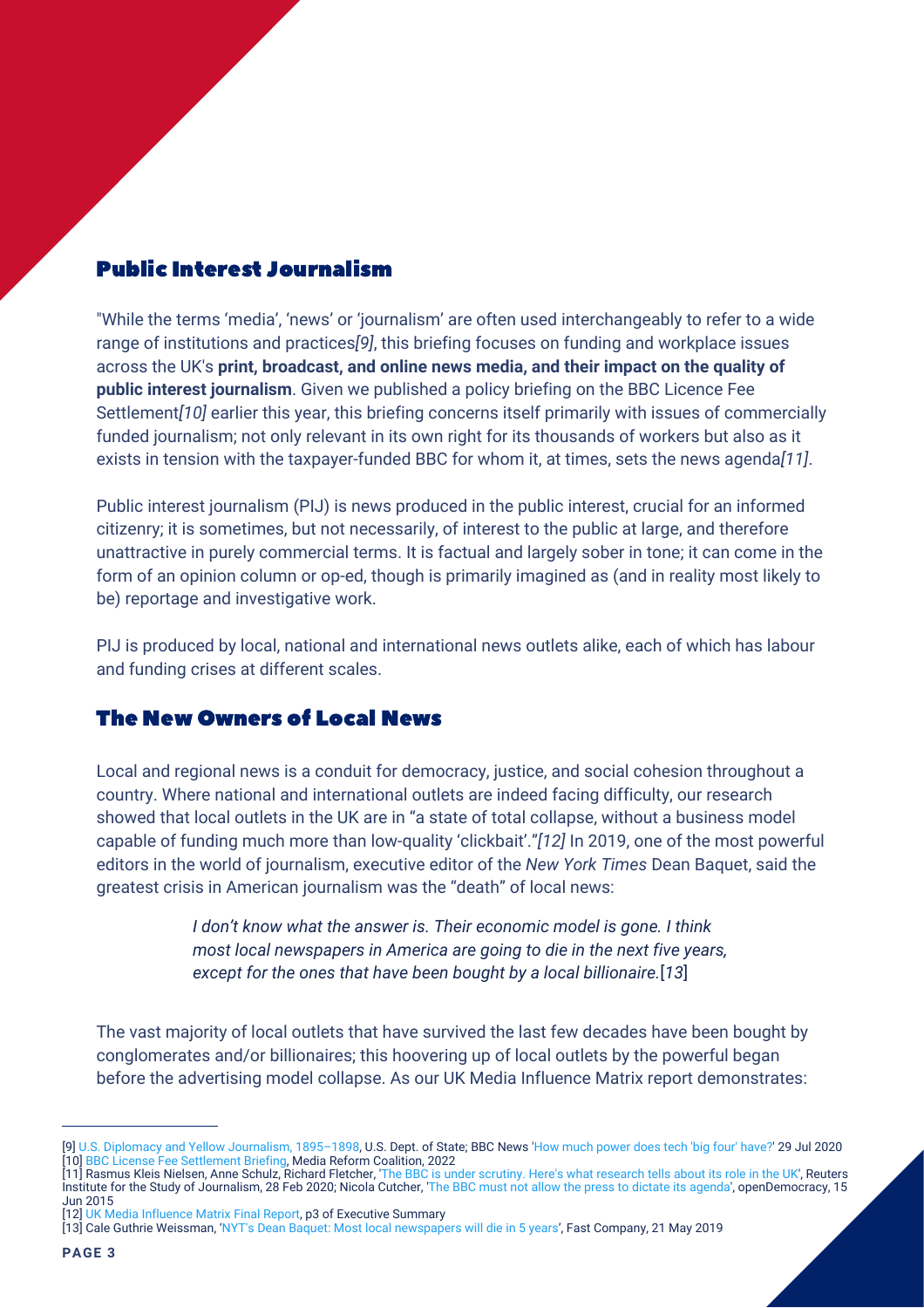*Regional newsrooms were being hollowed out in the 1990s and early 2000s as corporate chain ownership prioritised short-term profitability over investment in newsrooms. Classified advertising – a far bigger commercial mainstay of the regional than the national press – moved online in the 2000s, triggering a full-scale collapse as many local titles simply became unviable. Hundreds of local papers ceased publication and thousands of journalists were laid off. Today, the UK barely has a regional press. Local areas are often served by a website providing content pushed out to one of many such local sites from a regional news production hub. The business model is usually ad-funded, the journalism often cheap, low-quality clickbait.*[*14*]

The biggest UK news publisher by revenue, Reach plc., owns 20% of the UK's regional titles which, alongside its ownership of several of the country's biggest national tabloids (*The Mirror*, *The Express*, *The Daily Star*) gives it a 44% cumulative share of the UK's news publishing. Newsquest, the UK's biggest publisher by number of titles (an arm of Gannett, the US' biggest news publisher), owns 23% of the country's regional newspapers*[15]*.

In early 2022, Newsquest announced its intention to acquire Archant, a rival publisher of local titles and magazines, a step too far even for privatisation-friendly culture secretary Nadine Dorries, who said she was "minded to intervene"*[16]*. What this concentration of media ownership has meant is that a very small number of wealthy businessmen now own the vast majority of the UK's local media industry, and in prioritising profits over public good, has stripped it of its most crucial functions: to provide meaningful plurality and to support democracy throughout the country*[17]*.

There are two significant counters to this trend towards industry consolidation. First, a small number of independent news organisations such as *Byline Times*, *The Bristol Cable*, *gal-dem* and *Declassified UK*, have emerged over the last decade. These are often financially strapped and unable to reliably fund decent salaries or large-scale investigations, but they have nevertheless managed to maintain quality output. Second, the BBC-funded Local Democracy Reporters Scheme, which funds around 150 roles for regional and local news publishers for reporting on local councils and other civic institutions; in effect, a small public subsidy for the local press*[18]*. Paid far below the average wage, they're not always easy to recruit; research by the Charitable Journalism Project in 2022 showed that even in a competitive job market, one Local Democracy Reporter position in Northamptonshire has been open for more than a year*[19]*.

<sup>[14]</sup> [UK Media Influence Matrix Final Report](https://www.mediareform.org.uk/blog/uk-media-influence-matrix-final-report), p76

<sup>[15]</sup> [UK Media Influence Matrix Final Report](https://www.mediareform.org.uk/blog/uk-media-influence-matrix-final-report), p120-121

<sup>[16]</sup> BBC News, ['Archant: Government "minded" to intervene in newspaper group sale'](https://www.bbc.co.uk/news/uk-england-norfolk-61232681), 26 Apr 2022

<sup>[17]</sup> [Local News Deserts in the UK](https://cjproject.org/research-projects/), Charitable Journalism Project, 2022

<sup>[18]</sup> [UK Media Influence Matrix Final Report](https://www.mediareform.org.uk/blog/uk-media-influence-matrix-final-report), p76

<sup>[19]</sup> [Local News Deserts in the UK](https://cjproject.org/research-projects/), p18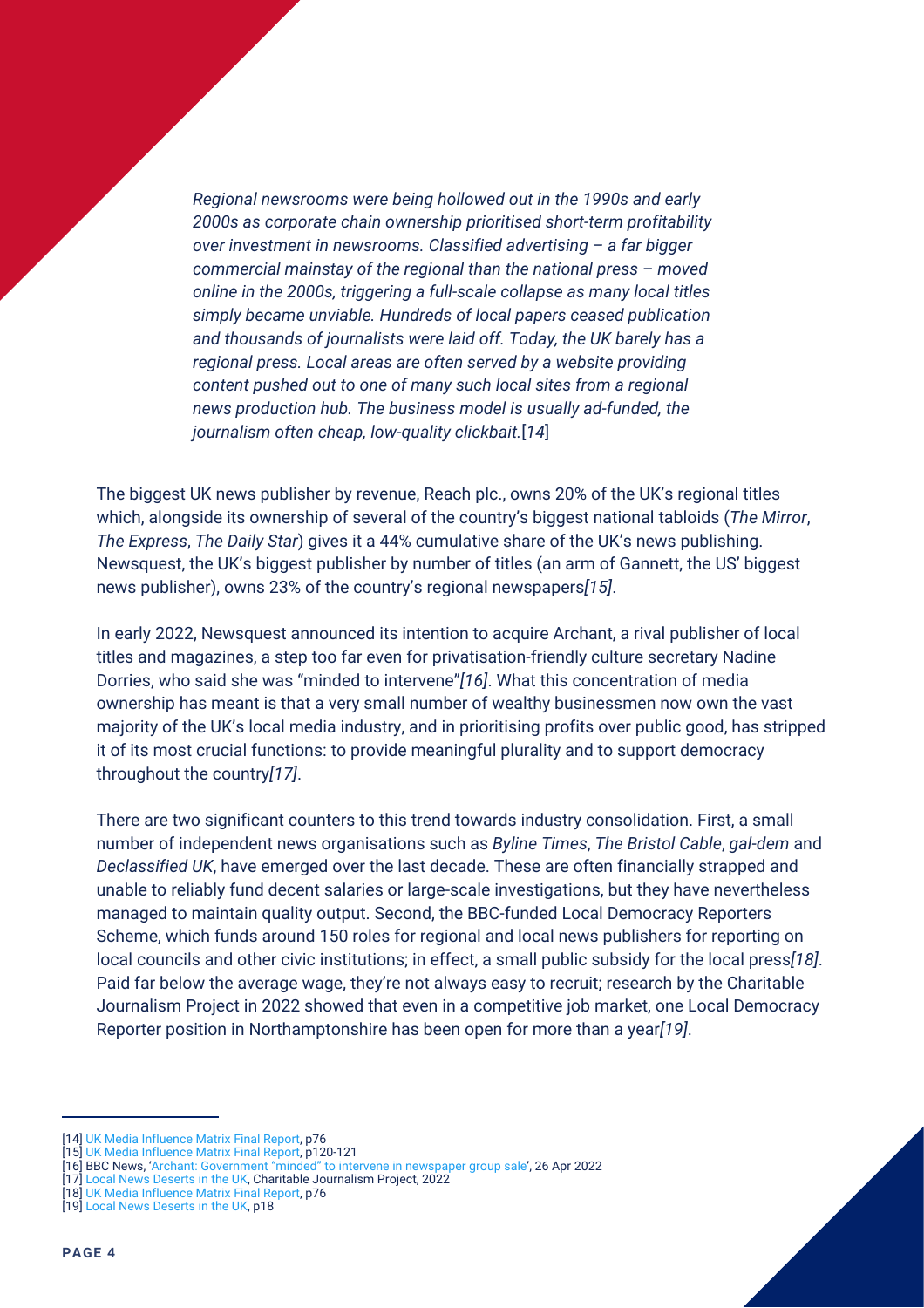### Where Does the Money Go?

In his testimony to the House of Lords inquiry Fraser Nelson, editor of the *Spectator*, claimed that "As the fortunes of the industry have declined, salaries have gone down. That means that people who are not from a rich background, who want to do good in the world, perhaps cannot afford to live in London on £22,000 a year."*[20]*

This is a familiar conclusion made by those who bear witness to the crisis narrative: that there simply isn't enough money to go around. Nelson is right about the difficulty of living in London on an entry-level salary and the resulting consequences for diversity of the workforce. But what's missing from his analysis are the choices made behind the distribution of those funds.

In 2021, Reach plc's digital revenues climbed 25%. In response the company decided not to increase journalists' pay but instead announced an 'accelerating personal development' scheme to focus on the numbers of page views generated by each journalist. In response, the National Union of Journalists (NUJ) urged Reach:

> *to reward its journalists after the company's chief executive Jim Mullen revealed financial results showing it had enjoyed "a successful year". Mullen's total salary, bonus and benefits totalled £4m – the highest award to the most senior executive in the company in the past decade. Reach shareholders have earned £22.6 million from their 2021 investments with a dividend of 7.21p a share.[21]*

Commercial news companies siphon money upwards and outwards to executives and shareholders, rather than spending it on decent salaries for journalists or funding desperately needed PIJ*[22]*. Though presented as an inevitability, this is a choice.

### Taxing 'Big Tech': The 'Australia Model'

The dominance of digital intermediaries such as Meta and Google remains central to concerns about the economics and democratic role of journalism. According to the NUJ, the power of 'Big Tech' should be considered a human rights issue on grounds that the sector currently:

- Endanger[s] the democratic process
- Impacts freedom of expression
- Impacts privacy standards
- Causes economic harm.*[23]*

[23] National Union of Journalists, ['A new pro-competition regime for digital markets',](https://www.nuj.org.uk/resource/a-new-pro-competition-regime-for-digital-markets-pdf.html) 7 Feb 2022.

<sup>[20]</sup> [Breaking News? The Future of UK Journalism,](https://committees.parliament.uk/publications/3707/documents/36111/default/) p44

<sup>[21]</sup> NUJ, '[Reach reports 'successful year - but closer scrutiny of work feared](https://www.nuj.org.uk/resource/the-journalist-april-may-2022.html)', The Journalist, Apr-May [2022,](https://www.nuj.org.uk/resource/the-journalist-april-may-2022.html) p7

<sup>[22]</sup> For example: If Mullen took a substantial £200k annual salary, the remaining £3.8m could fund up to 100 more full-time journalists earning a healthy average of £38k.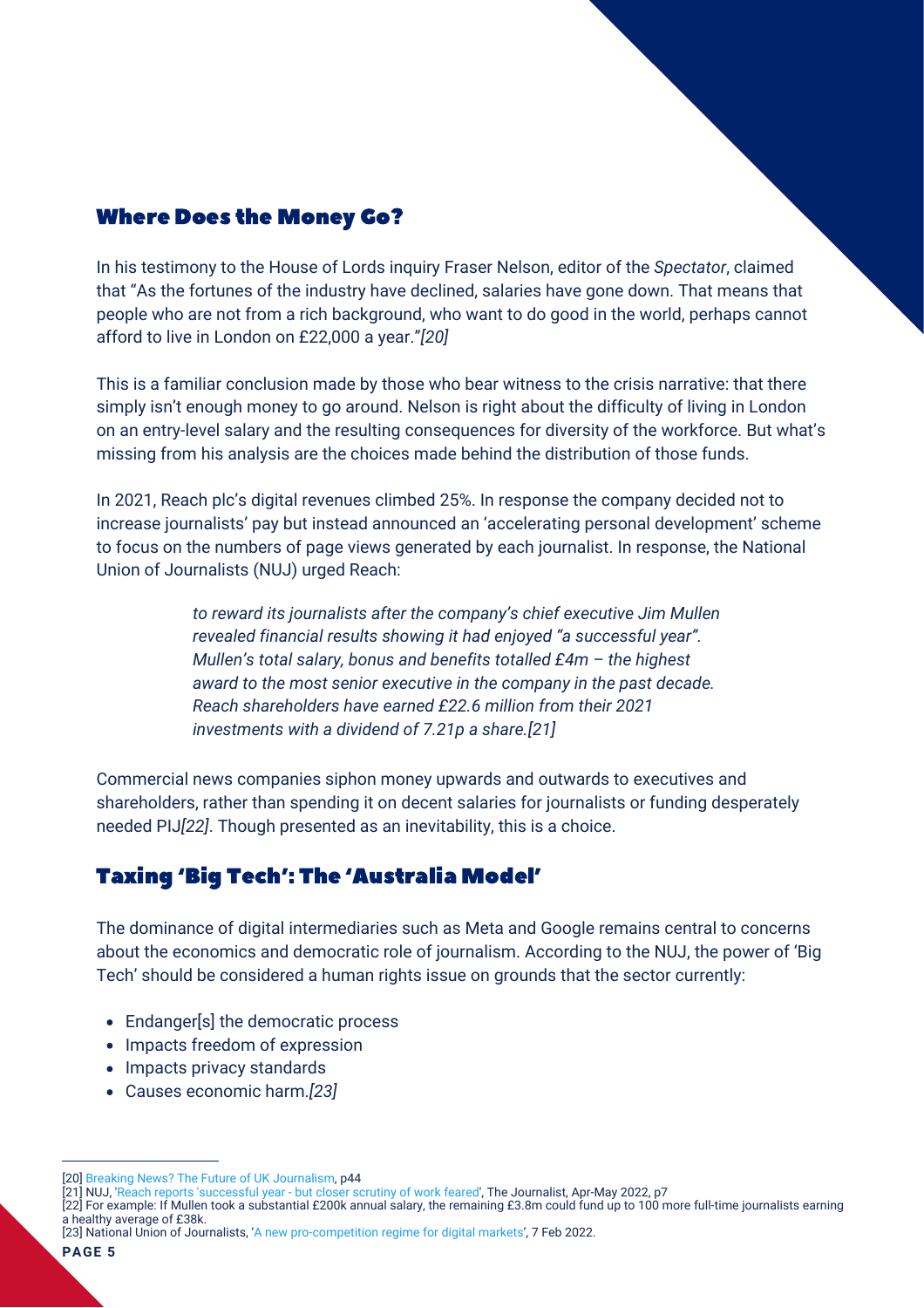In evidence to the government's inquiry into the sustainability of local journalism, the CEO of the News Media Association, Owen Meredith, said it was important for the UK to enact "a collective bargaining mechanism enabling smaller publishers to negotiate collectively with Google and Facebook"*[24]*. Quoting a recent paper by Cambridge University professor of economics Matt Elliott that shows that UK news content generates around £1 billion for Google and Facebook's advertising 'duopoly' every year*[25]*, Meredith alludes to experimental legislation recently passed by the Australian government.

Just two companies, Nine Network and NewsCorp, own 90% of print media in Australia*[26]*. The country's News Media Bargaining Code*[27]* was put in place to address the "bargaining power imbalance" between 'Big Tech' platforms (specifically Google and Facebook) and news publishers, by forcing them to agree financial settlements through threat of mediation.

"Following the introduction of the code," according to the Australian Competition & Consumer Commission, "Google and Facebook (now Meta) have reached voluntary commercial agreements with a significant number of news media organisations."*[28]* These agreements, spearheaded by corporate giants such as Murdoch and his NewsCorp executives*[29]*, have been crafted with their continued dominance in mind. The Public Interest Journalism Initiative's first annual review of the Code showed that 41%*[30]* of local news outlets have been "shut out" of deals, and Facebook has refused to negotiate with certain outlets*[31]*. Many, as in the UK, have already been merged into bigger companies.

So while money has been siphoned from 'Big Tech' back into 'Big Media', local PIJ in Australia continues to face a significant existential threat. In early 2022, the Australian Coalition government announced a \$10 million "rescue package" for local newspapers as a result of rising print costs, stating that not doing so would have seen their "demise"*[32]*.

### Future Funding Options

New options for PIJ funding have been made available in the UK; for example: in recognition by the House of Lords and the Charity Commission that PIJ can be seen, as in other democracies, as a legitimate recipient of philanthropic funding*[33]*. Other revenue streams have seen some success, such as audience crowdfunding and subscription as per *Byline Times[34]*, and cooperative membership as per *The Bristol Cable[35]*. Without additional streams, however, there

[28] Australian Competition & Consumer Commission, ['News media bargaining code',](https://www.accc.gov.au/focus-areas/digital-platforms/news-media-bargaining-code) 2021

<sup>[24]</sup> News Media Association, ['Meredith: Delay To DMU Legislation Could Result In Closure Of Local News Titles'](http://www.newsmediauk.org/Latest/meredith-delay-to-dmu-legislation-could-result-in-closure-of-local-news-titles), 18 May 2022

<sup>[25]</sup> News Media Association, ['New academic paper finds content drives £1bn in annual UK revenues for tech platforms'](http://www.newsmediauk.org/News/new-academic-paper-finds-news-content-drives-1bn-in-annual-uk-revenues-for-tech-platforms/278671), 13 May 2022

<sup>[26]</sup> Isabel Macdonald, ['Canada's Online News Act: Repeating Australia's mistakes?](https://policyoptions.irpp.org/magazines/april-2022/canada-online-news-act-mistake/)' Policy Options, 25 Apr 2022

<sup>[27]</sup> Australian Competition & Consumer Commission, ['News media bargaining code',](https://www.accc.gov.au/focus-areas/digital-platforms/news-media-bargaining-code) 2021

<sup>[29]</sup> BBC News, ['Facebook to pay News Corp for content in Australia',](https://www.bbc.co.uk/news/world-australia-56410335) 16 Mar 2021

<sup>[30]</sup> [Review of the News Media and Digital Platforms Mandatory Bargaining Code](https://piji.com.au/wp-content/uploads/2022/05/nmbc-review_piji-submission_may-2022.pdf), PIJI, 2022 [31] Isabel Macdonald, ['Canada's Online News Act: Repeating Australia's mistakes?](https://policyoptions.irpp.org/magazines/april-2022/canada-online-news-act-mistake/)' Policy Options, 25 Apr 2022

<sup>[32]</sup> Finn McHugh, ['Your paper in peril'](https://www.canberratimes.com.au/story/7730418/your-paper-in-peril-labor-to-match-governments-10m-lifeline), Canberra Times, 9 May 2022

<sup>[33]</sup> Aisha Majid, '[New ways to fund journalism - philanthropy: Big in the US, worth £55m since 2019 in UK](https://pressgazette.co.uk/philanthropy-funding-journalism/)', Press Gazette, 13 May 2021

<sup>[34]</sup> [Making Waves: Byline Times in the News](https://bylinetimes.com/impact/)

<sup>[35]</sup> [About us: The Bristol Cable](https://thebristolcable.org/about/)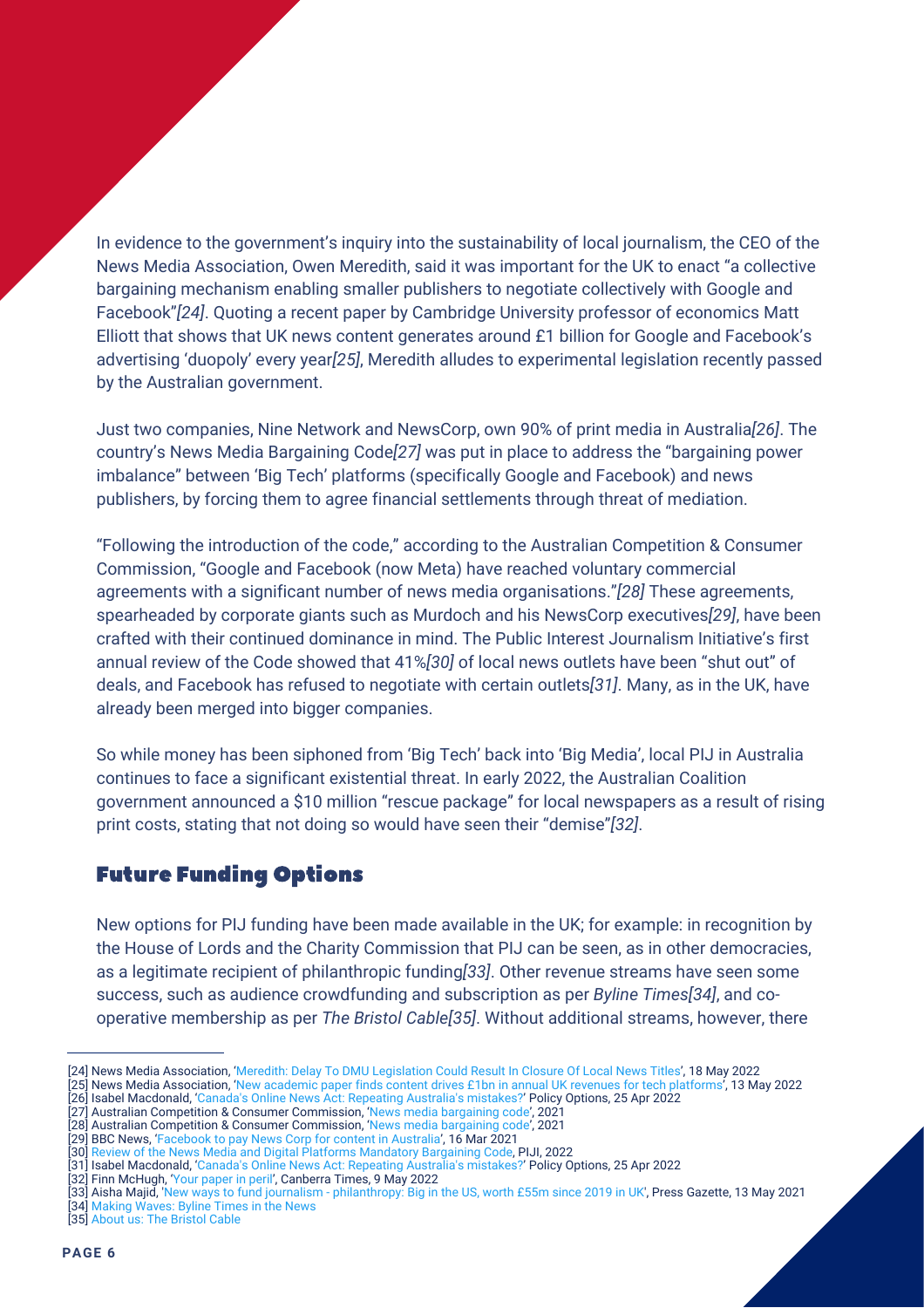is a limit to the sustainability of these sources for independent outlets as they grow and/or proliferate.

Rather than a return to the commercial model of advertising finance, a blend of models are now in play which need to be supported by the public and the government alike. The centering of PIJ's importance as a public good, and the socio-economic choices made to uphold this, will be a key decider for the future sustainability of a meaningful news industry.

> *[A]dvertising revenue alone will seldom be enough to support extensive in-depth journalism. That will require diverse sources of income, above all from sales and subscriptions, but also from membership schemes, events, philanthropy and in some cases – local journalism included – even central government support.*[*36*]

# Work and Labour Issues

# "Elite Jobs"

Staff jobs for journalists are few, and therefore competitive, in the UK. Salaries are low for journalists overall, let alone those doing PIJ. However, executive pay, and the salaries of highprofile presenters and columnists, can be wildly out of step with this*[37]*; therefore public perception of the average journalist's salary is likely to be out of touch.

Data gathered by Journo Resources shows that, across the board, salaries for journalists rarely meet the UK average (~£31,772 at time of writing*[38]*) until they reach mid- to late-career editor positions*[39]*. Outside London, especially in rural areas, salaries are universally low and, in the context of an entry level job for a single parent, would mean living near the poverty line*[40]*.

As described by Joel Mathis in *The Week*, many criticisms of 'the media' centre around 'elite' journalists in metropolitan cities:

[37] Karl McDonald, ['BBC pay 2021',](https://inews.co.uk/news/media/bbc-pay-2021-list-salaries-presenters-full-who-highest-paid-stars-1088887) iNews, 6 Jul 2021; Dominic Ponsford, ['The 42 BBC journalists paid more than £150,000 a year',](https://pressgazette.co.uk/more-than-40-bbc-journalists-paid-more-than-prime-minister-theresa-may-full-list-with-salary-details/) Press Gazette, 19 Jul 2017; Mikey Smith, ['Boris Johnson gets paid £2,291 an hour as columnist on top of MP and Mayor salary'.](https://www.mirror.co.uk/news/uk-news/boris-johnson-gets-paid-2291-5969943) Mirror Online, 29 Jun 2015

<sup>[36]</sup> [Donald MacKenzie · Blink, Bid, Buy, London Review of Books, 12 May 2022](https://www.lrb.co.uk/the-paper/v44/n09/donald-mackenzie/blink-bid-buy)

<sup>[38]</sup> Office for National Statistics, [Employee earnings in the UK: 2021](https://www.ons.gov.uk/employmentandlabourmarket/peopleinwork/earningsandworkinghours/bulletins/annualsurveyofhoursandearnings/2021)

<sup>[39]</sup> Journo Resources, ['Journalism Salaries: How Much Are Journalists Paid?'](https://www.journoresources.org.uk/journalism-salaries-how-much-journalists-paid/)

<sup>[40]</sup> Trust for London, ['Poverty definitions and thresholds'](https://www.trustforlondon.org.uk/data/poverty-thresholds/) (A poverty line income for a single parent with one child is ~£16,400; an entry-level journalist's salary is  $\sim$ £15,000-21,000)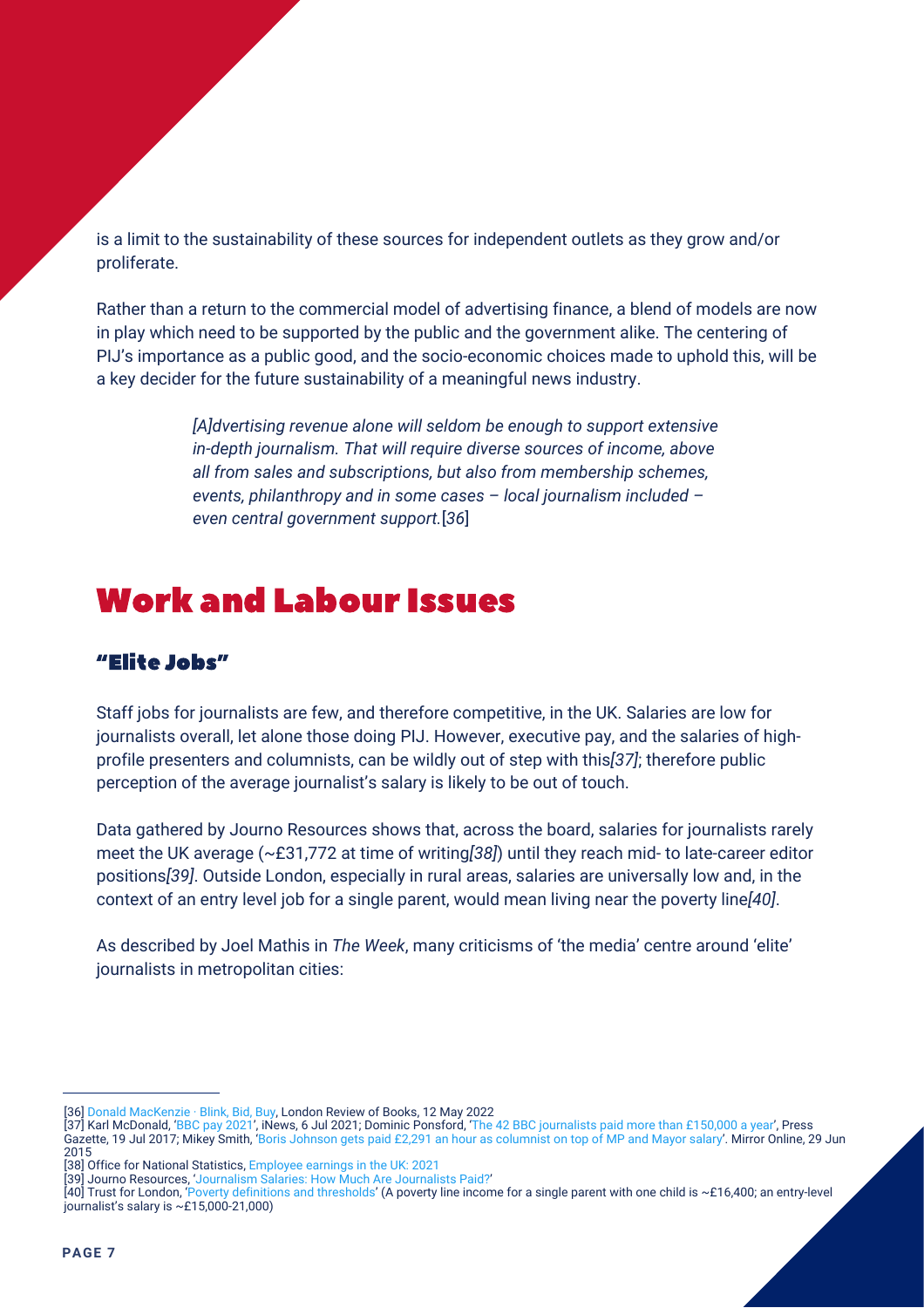*The people who report your local news are probably good at what they do, but they're hardly elite. It is more likely they are your neighbor sending their kids to local schools, buying groceries in the same stores you do, and living day-to-day in the same conditions about which they report. [...] They are, for the most part, working stiffs — more likely than most Americans to have graduated from college, yes, but without the same financial compensation as other college grads.[41]*

Financial and security benefits for on-staff journalists are generally superior to those for freelancers, but the cycles of buy-out > budget cuts > redundancies seen over the last decade mean they're becoming unreliable in-house also. A DCMS report showed that between 2007 and 2018 the number of working journalists in the UK dropped from 23,000 to 17,000*[42]* with cuts made by even the most successful companies, including Reach plc, the *Guardian*, the BBC and Archant. The pandemic resulted in a sudden slashing of hundreds more.

Given this context of ongoing job insecurity, freelance writer Anna Codrea-Rado has described the power imbalance between freelancers and publishers as "a David and Goliath situation"*[43]*. Errol Salamon's research corroborates this, describing freelance journalists as a subsector of workers who may 'self-exploit' and 'gift' their work in the hope that they will eventually secure stable employment and a living wage. Workers may also find themselves stuck as 'permalancers': self-employed but asked to work full time hours for a single company, without the benefits of a permanent contract or the time to cultivate new clients*[44]*.

In the context of 21st century 'capitalist realism'*[45]*, employers, and even some workers, frame this as an acceptable trade-off for the 'luxury' of securing 'creative' work. According to labour reporter Sarah Jaffe:

> *...the "love what you do" principle supports the exploitation and devaluation of labour, as well as cutting back on social protection and welfare guarantees. [...] Instead of journalism, for instance, being considered a public service – that is, every town has a newspaper, and local journalists are going to be from that town, and they're going to report on it, and they're going to write about national politics through the lens of their local paper – it's now people like me working in magazines, which are essentially luxury products.*[*46*]

The NUJ's 2020 'Freelance Charter' outlines a litany of required remedies to create a 'Fair Deal for Freelances'[47]. Currently underpaid, paid late (and occasionally not at all[48]), a lack of IP rights for one's own work, and a lack of access to basic grievance procedures, health and safety procedures and legal protection; the Charter paints a picture of an exploited subsector of workers. The UK's gig economy offers lower levels of sick pay, unemployment benefits,

National Union of Journalists, ['Freelance Charter',](https://www.nuj.org.uk/resource/freelance-charter.html) 19 Nov 2020

<sup>[41]</sup> Joel Mathis, ['The sad decline of journalism',](https://theweek.com/articles/857795/sad-decline-journalism) The Week, 8 Aug 2019

<sup>[42]</sup> Mediatique, [DCMS: Overview of the Press Market](https://assets.publishing.service.gov.uk/government/uploads/system/uploads/attachment_data/file/778155/180621_Mediatique_-_Overview_of_recent_dynamics_in_the_UK_press_market_-_Report_for_DCMS.pdf), 2018

<sup>[43]</sup> [Breaking News? The Future of UK Journalism,](https://committees.parliament.uk/publications/3707/documents/36111/default/) p54

<sup>[44]</sup> Lydia Smith, ['What is permalancing - and what are the pros and cons?'](https://uk.finance.yahoo.com/news/what-is-permalancing-and-what-are-the-pros-and-cons-050017990.html?guccounter=1) Yahoo Finance UK, 13 Jul 2020

<sup>[45]</sup> Mark Fisher, Capitalist Realism, Zero Books, 2009

<sup>[46]</sup> Natalia Savelyeva, ['](https://www.opendemocracy.net/en/oureconomy/the-future-sucks-why-the-work-you-love-wont-love-you-back/)'[The future sucks': why the work you love won't love you back',](https://www.opendemocracy.net/en/oureconomy/the-future-sucks-why-the-work-you-love-wont-love-you-back/) openDemocracy, 30 Apr 2021

<sup>[48]</sup> Tom Taylor, '[Why Is Getting Paid As A Freelancer So Darn Difficult?](https://www.journoresources.org.uk/how-do-freelance-journalists-get-paid/)', Journo Resources, 12 Feb 2022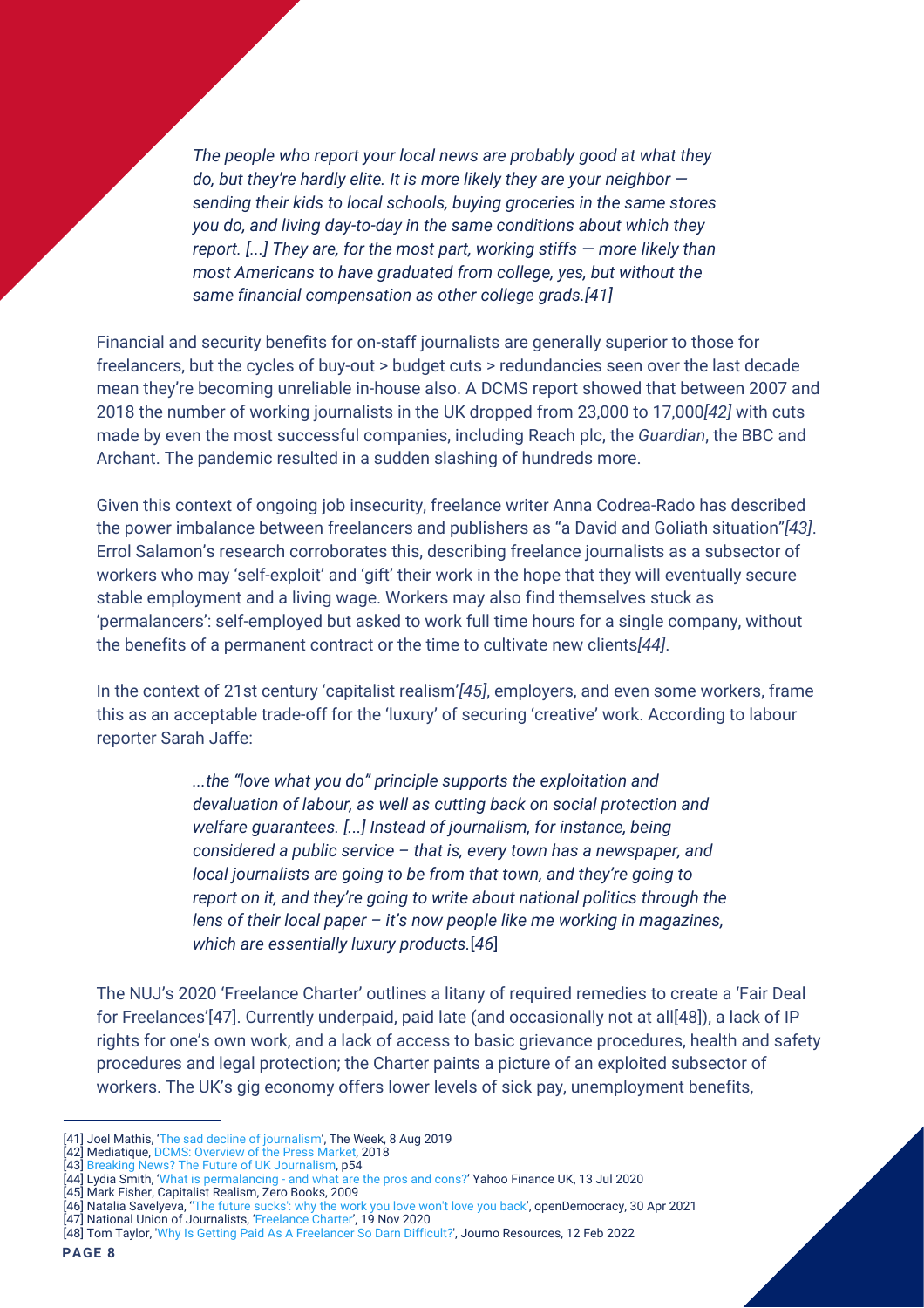maternity and paternity leave, annual leave and even bank holidays.

*Though often criticised for the lack of secure hours [zero hours contracts] they offer workers, and the power they give employers to cancel shifts at the last moment, rarely are they considered in terms of the legal status they offer workers. Generally not classified as 'employees' but as 'workers', those on these contracts are likely to have significantly reduced access to workers' rights.*[*49*]

#### Union Power

The NUJ has been operational for over a century, and claims to represent staff and freelance journalists in "most of the media companies in the UK and Ireland"*[50]*. Where the US has seen a boom*[51]* in unionisation over the last five years, this has been led by its many digital-first outlets, of which the UK has far fewer. This has meant a visible revitalisation of union organising in the US, as some journalists negotiate contracts for the first time.

In comparison, while the level of activity of the UK's media unions may be less novel and thus less visible, gains continue to be made. In late 2021 the *Guardian*, which has a strong union, increased its freelance rates by around £16 per 1000 words (and again, by another £18 a few months later). The late 2021 raise was the *Guardian*'s first for freelancers in over a decade, however, demonstrating the rarity of success for UK-wide industrial pay wins*[52]*. The NUJ continues to successfully represent journalists in legal action*[53]*, save jobs through industrial action*[54]*, and campaign on issues that affect journalists and/or are in the public interest*[55]*, but has not found success in addressing wider industrial issues such as compensation imbalances.

The VICE UK Union stands alone as a recent high-profile successful unionisation drive*[56]*, and while no panacea, union organisation remains essential for workers in such a volatile industry.

> *Since VICE management has yet to explicitly say so, we will: VICE LIVE has been cancelled, and our union is working hard to ensure members losing their jobs get fair severance packages. Media unions cannot prevent layoffs, but they can soften the blow. Organize your newsroom.* [*57*]

<sup>[49]</sup> Phil Jones, ['Workers' Rights for All'](https://tribunemag.co.uk/2022/04/why-we-need-workers-rights-for-all), Tribune, 28 Apr 2022

<sup>[50]</sup> [National Union of Journalists \(NUJ\): About us](https://www.nuj.org.uk/about-us.html)

<sup>[51]</sup> Sara Fischer, ['Record number of journalists unionize during Covid pandemic'](https://www.axios.com/2021/04/20/journalists-unionize-digital-media), Axios, 20 Apr 2021

<sup>[52]</sup> [Freelance rates](https://www.theguardian.com/info/guardian-news-media-freelance-charter#3ebc452b-2c4e-4c5d-9cf6-03649ea74bed) at the Guardian are currently £344.15 per 1000 words (as of 21 Apr 2022); waybackmachine demonstrates changes in snapshots from 2021, '22 and '13 on a page dating from 2010

<sup>[53] &#</sup>x27;[Press victory for freedom of speech in relation to sexual harassment allegations](https://www.nuj.org.uk/resource/press-victory-for-freedom-of-speech-in-relation-to-sexual-harassment-allegations.html)', NUJ, 26 May 2022

<sup>[54] &#</sup>x27;[Herald features writers' jobs saved](https://www.nuj.org.uk/resource/herald-features-writers-jobs-saved.html),' NUJ, 19 Apr 2022

<sup>[55] &#</sup>x27;[NUJ will fight to oppose privatisation of Channel 4](https://www.nuj.org.uk/resource/nuj-will-fight-to-oppose-privatisation-of-channel-4.html)', NUJ, 5 Apr 2022

<sup>[56]</sup> James Walker, ['Vice UK journalists win union recognition after months of negotiations',](https://pressgazette.co.uk/vice-uk-journalists-win-union-recognition-after-months-of-negotiations-nuj-national-union-chapel/) Press Gazette, 25 Jul 2019

<sup>[57]</sup> [Tweet](https://twitter.com/viceunion/status/1118593234048094209?s=20&t=7aZc0wO_Fni6lq_DgvY9VA) from @viceunion, 17 Apr 2019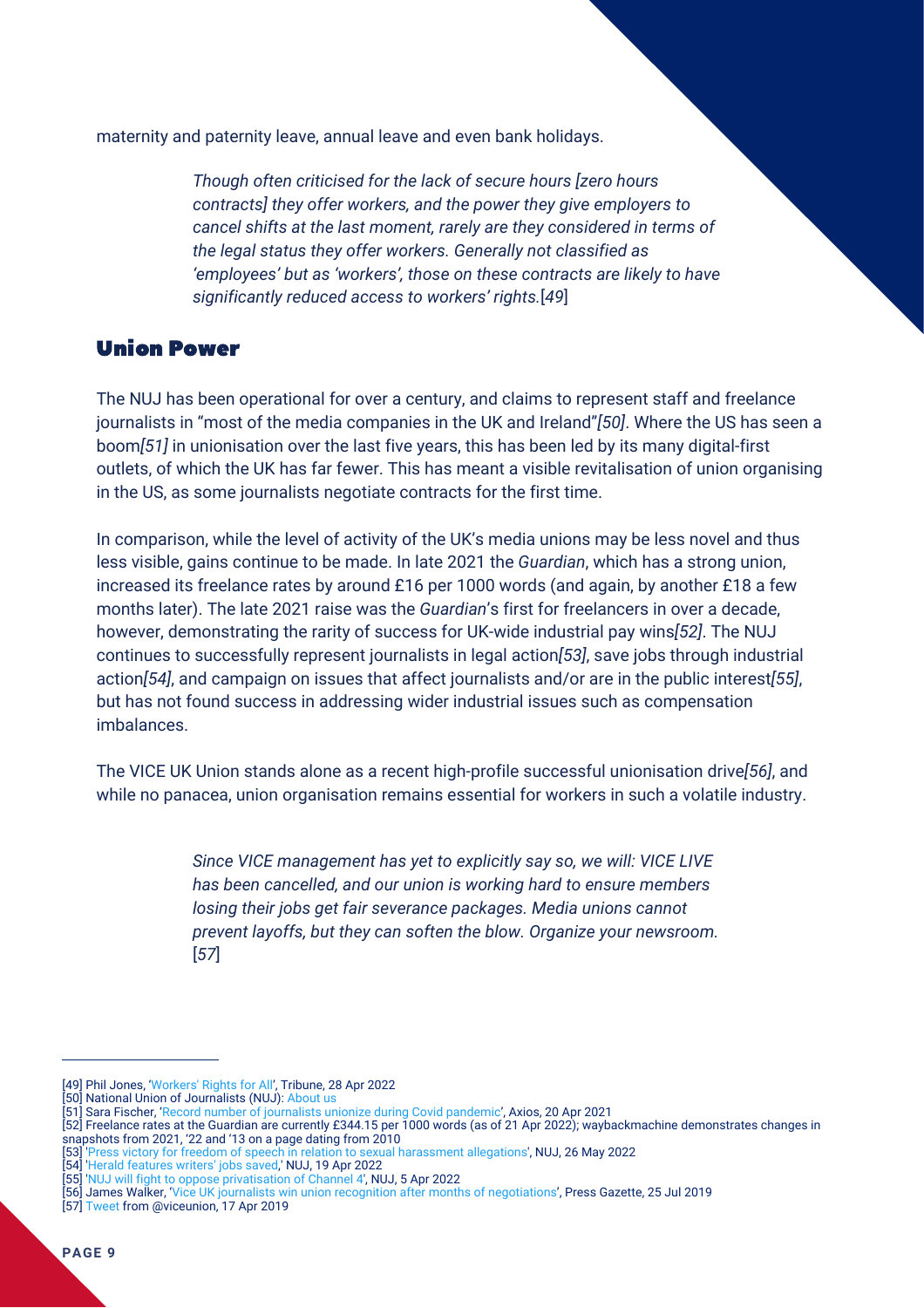This lack of deep worker empowerment in the industry arguably becomes self-perpetuating. Research by academics at City University found*[58]* that "the culture of job insecurity in the news industry has a limiting effect" on innovation as "those who believe their jobs are at risk are unlikely to change their practices". Further:

> *Employers hope new hires, seen as attuned to their generation's news use and as offering fresh knowledge and insights, will be able to drive new journalism initiatives that can attract a younger audience and so improve the enterprise's odds for economic sustainability.*[*59*]

# Conclusion

If the commercial and democratic issues of this particular landscape reflect broader trends in society, why should the media take precedence? Simply put, it is the most immediate path for the public to understand all other landscapes, particularly those otherwise hidden from view.

It is broadly true to say that a key driver of the economic crisis for news is a loss of advertising revenue as a result of changes in consumption. But another, quieter and equally significant driver is the response to those changes by government, newsrooms, and company owners.

The digital revolution has changed the way we consume news, with many online outlets competing for audiences by publishing their news without a paywall and removing the scrutiny of the editorial process in the ways news is created and shared with (and by) audiences. There are alternatives to the economic choices being made, but they require key industry-wide shifts.

<sup>[58]</sup> B. Ekdale et al, ['Newswork within a Culture of Job Insecurity: Producing News amidst Organizational and Industry Uncertainty](https://openaccess.city.ac.uk/id/eprint/4244/)', Journalism Practice 9(3), 2015

[<sup>\[59\]</sup> M.Broersma & J. Singer, 'Caught between Innovation and Tradition: Young Journalists as Normative Change Agents in the Journalistic](https://openaccess.city.ac.uk/id/eprint/24940/) Fiel[d',](https://openaccess.city.ac.uk/id/eprint/24940/) Journalism Practice 15(6), 2021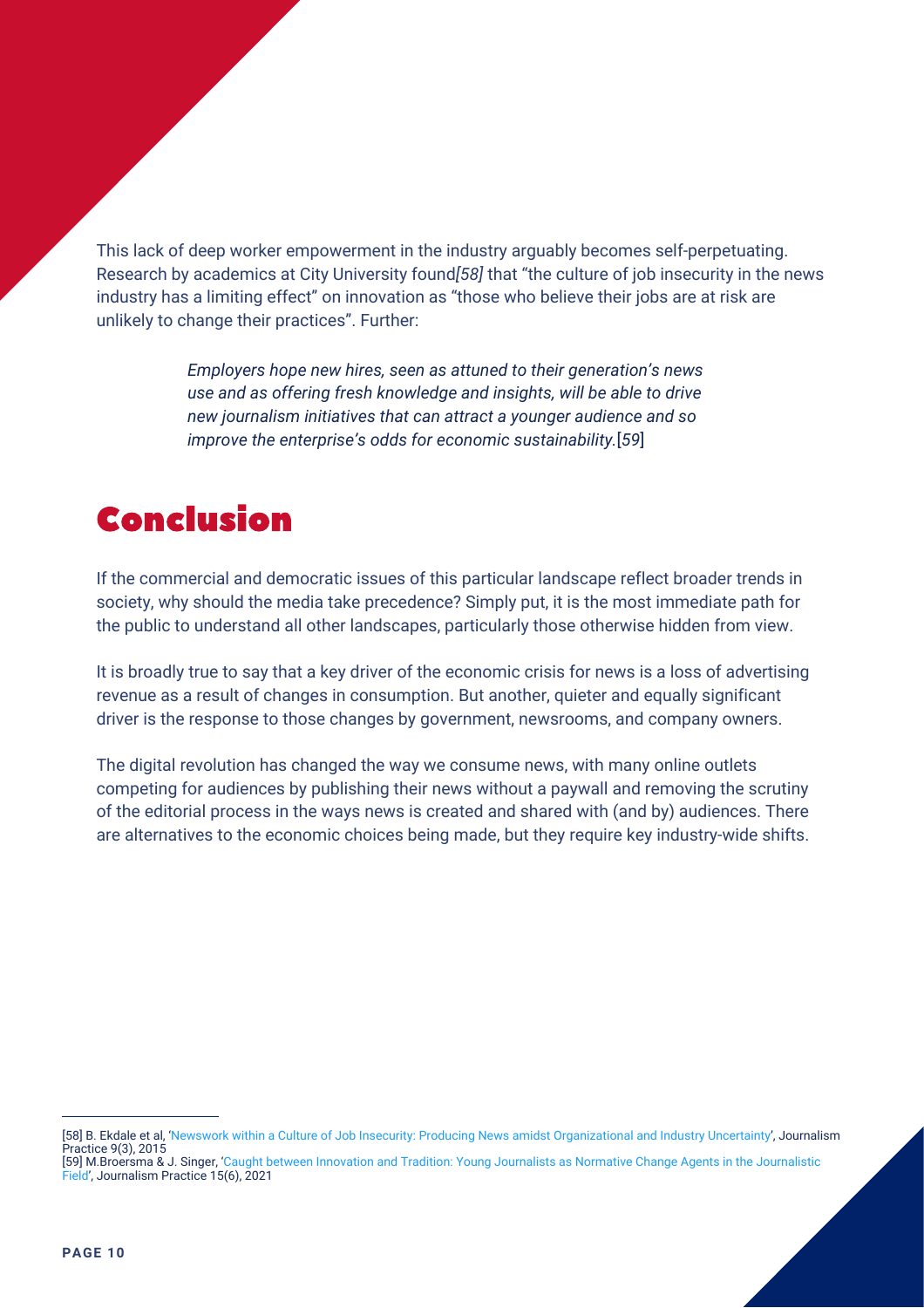# Action points

#### **Funding**

- Launch a publicly-funded 'Institute for Public Interest News' to award grants for PIJ. This could be funded by an ongoing windfall tax, such as the Digital Services Tax suggested by the NUJ.
- Replace the television licence fee with a progressive license pegged to household council tax bands, so that wealthier people contribute more.

#### **Democracy**

- Establish National and Regional Independent Media Councils to oversee management of funds, commissioning, and participation.
- Regular review of news coverage by Councils to assess its accuracy, public interest premise, and diversity of views and communities.

#### **Legal**

- Require news organisations to join an independent regulator, such as IMPRESS, to ensure complaints are dealt with swiftly.
- An obligation for UK media companies to liaise with unions to address casualisation and precarious working conditions, so it's easier for people who aren't wealthy to work for them.
- Protect journalists by requiring contracts with conscience clauses, allowing them to refuse unethical assignments. The BBC and Channel 4 should be transparent about how they monitor their workers' social media profiles.
- Develop strong protections against further monopolisation of the news industry.
- Create a new legal structure for public interest news organisations that has some of the tax benefits of charities, on condition that they are effectively, independently regulated.